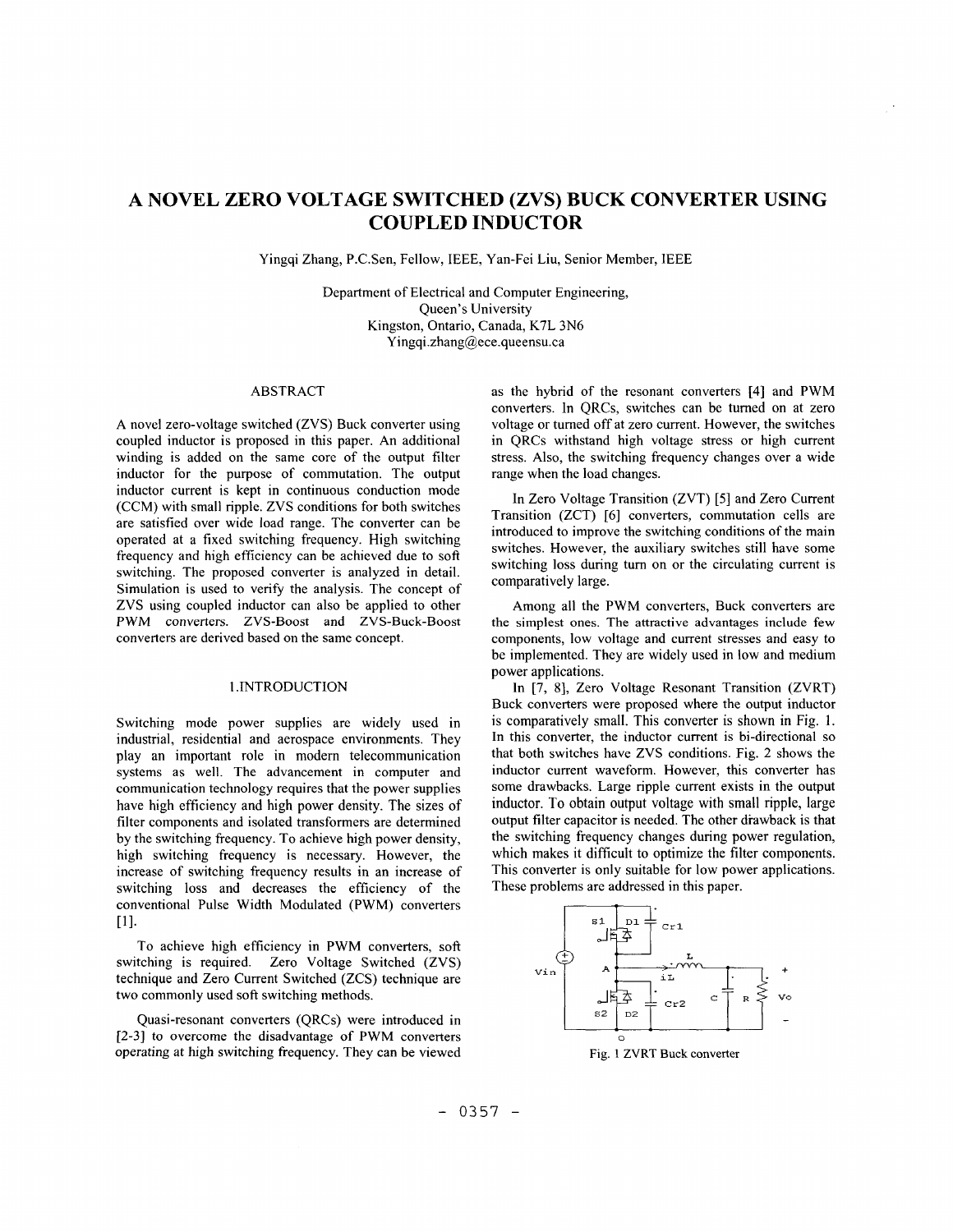

Fig.2 Bi-directional inductor current

In this paper, a new ZVS Buck converter is proposed. It maintains the advantages of traditional PWM converters and the ZVRT Buck converters. There is an additional winding on the same core of the output inductor. The voltage across the auxiliary inductor can be used for the purpose of commutation. By this method, the output inductor current is continuous with small ripple as in traditional Buck converters. At the same time, the ZVS conditions for switches are satisfied. The proposed converter can operate at fixed switching frequency during load regulation **or** input voltage variation.

### 2. ZVS BUCK CONVERTER **USING** COUPLED INDUCTOR

The proposed ZVS Buck converter using coupled inductor is shown in Fig.3. Inductor  $L_2$  and  $L_1$  are tightly coupled on the same femte core. The polarities of the inductor *L* 2 and  $L_1$  are marked as in Fig.3 to ensure that the voltage across the coupled inductor  $(L_2)$  can be used as the commutation source for soft switching for MOSFETs.



Fig.3 **ZVS** Buck converter using coupled inductor

The inductor  $L_r$  is small while the output inductor  $L_1$  is comparatively large. The commutation cell is consisted of  $L_r$ , D and  $L_2$ . By introducing such commutation cell, current  $i<sub>r</sub>$  can be bi-directional while the output current  $i_1$  has small ripple. Bi-directional current in  $L_r$  ensures ZVS conditions for the two MOSFETs. Small ripple output current allows higher output power and lower requirements **of** the output filter capacitors.

### 3. PRINCIPLE OF OPERATION

To simplify the analysis, all the switching components are treated as ideal. Also, assume that the converter **is** in steady state operation. There are seven operating modes as illustrated in Fig.4. The circuit configurations during these modes are shown in Fig.5 and described as follows.



Fig.4 Waveforms of  $i_r$  and  $i_1$ 

*Mode 1*  $[t_1-t_2]$ : at time  $t_1$ ,  $S_1$  is turned on and D is off.  $L_r$  is in series with  $L_1$ . The current  $i_r$  will rise linearly at the slope of  $V = \frac{V \cdot in - V}{2}$ . When the current reaches the  $L_1 + L_r$ 

current reference  $i_{\text{max}}$  that is the output of voltage regulation loop,  $S_1$  is turned off.

*Mode 2*  $[t_2-t_3]$ : When  $S_1$  is turned off at  $t_2$ , resonance occurs between the inductor  $L_r$  and snubber capacitors  $(C_{r1}, C_{r2})$ . In this interval,  $C_{r1}$  is charged and  $C_{r2}$  is discharged. At time  $t_3$ , the voltage across  $C_{r2}$  becomes zero and  $D_2$  begins to conduct.

*Mode 3*  $[t_3 - t_4]$ : When  $D_2$  conducts, the voltage across the output inductor  $(V<sub>1</sub>)$  changes its polarity. Because inductor  $L_2$  and  $L_1$  are tightly coupled,  $V_2$  is negative. The current in  $L_r$  begins to decrease due to the voltage of  $L_2$ . Because  $L_r$  is comparatively small, its current will decrease much faster than that of  $L_1$ . As long as  $D_2$  is on, the gate signal can be applied to  $S_2$  so that  $S_2$  can be turned on at zero voltage.

During this mode,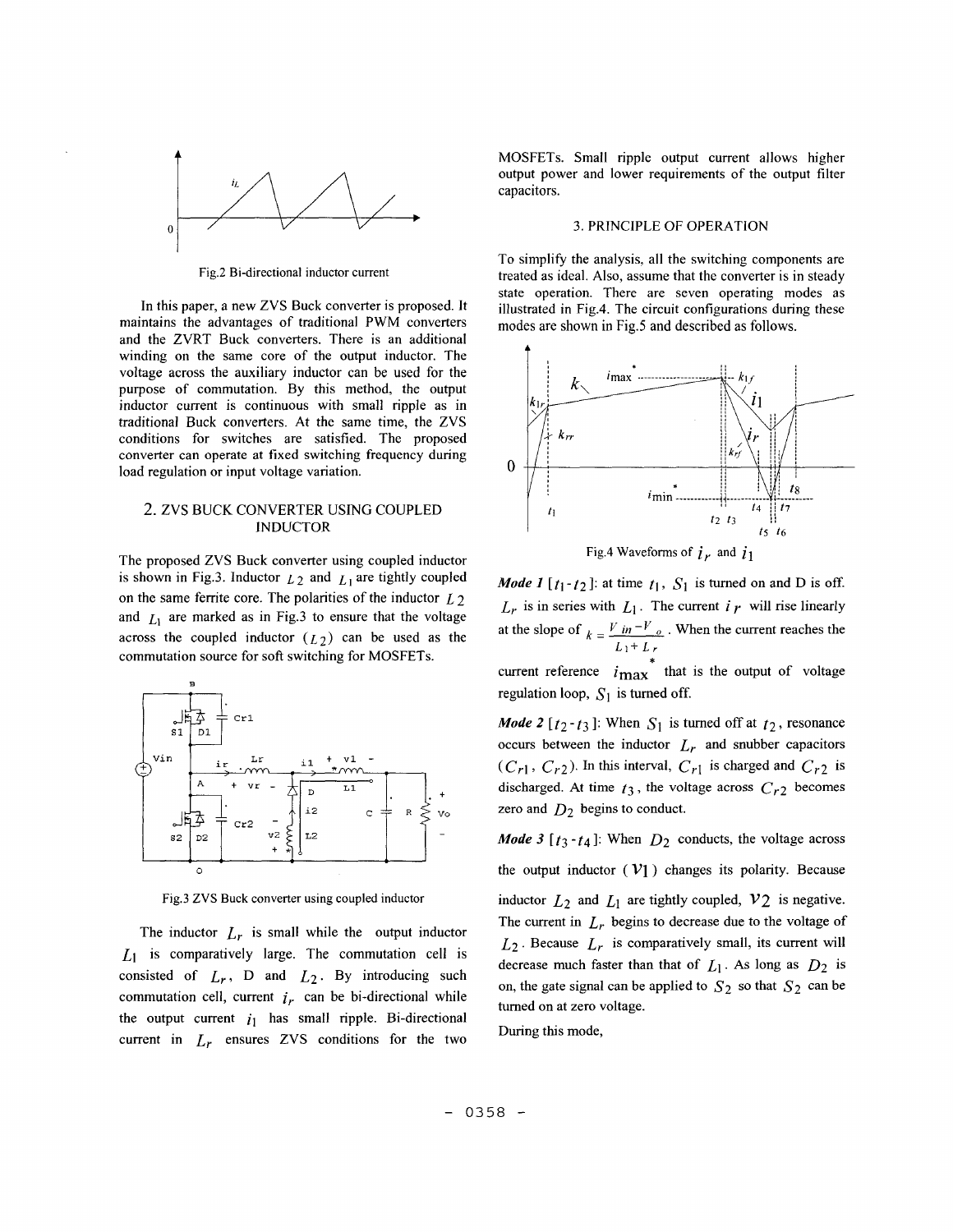$$
\begin{cases} v_2 + v_1 + V_o = o \\ v_2 = v_r \end{cases} \tag{1}
$$

Where

$$
v_1 = L_1 \frac{di_1}{dt} + M \frac{di_2}{dt}
$$
 (2)

$$
v_2 = L_2 \frac{di_2}{dt} + M \frac{di_1}{dt} \tag{3}
$$

$$
v_r = L_r \frac{d_{lr}}{dt} \tag{4}
$$

$$
i_2 = i_1 - i_r \tag{5}
$$

$$
v_r = L_r \frac{dv_r}{dt}
$$
  
\n
$$
i_2 = i_1 - i_r
$$
  
\n
$$
M = \sqrt{L_1 L_2}
$$
  
\n(6)

By substituting  $(2)-(6)$  into  $(1)$ , the current slopes in three inductors can be derived as follows.

$$
k_{1f} = \frac{di_1}{dt} = -\frac{V_o(L_2 + L_r)}{(L_1 + L_2 + 2M)L_r}
$$
 (7)

$$
k_{2r} = \frac{di_2}{dt} = \frac{V_o(M - L_r)}{(L_1 + L_2 + 2M)L_r}
$$
 (8)

$$
k_{rf} = \frac{d_{1r}}{dt} = -\frac{V_o(L_2 + M)}{(L_1 + L_2 + 2M)L_r}
$$
(9)

Equations (7)-(9) show that the current in  $L_2$  rises while the currents in  $L_r$  and  $L_1$  decrease. Also, it can be seen that  $i_r$  decreases much faster that  $i_1$ .

*Mode 4*  $[t_4-t_5]$ : at time  $t_4$ ,  $i_r$  reduces to zero and  $S_2$ begins to carry current. The current rises in opposite direction. The equivalent circuit is the same as in *Mode 3.*  When  $i_r$  reaches the current reference  $i_{\text{min}}^*$  at time  $t_5$ ,  $S_2$  is turned off. The value of  $i_{\text{min}}^*$  is set by controller to make sure that the energy stored in  $L_r$  is large enough to charge and discharge the snubber capacitors thoroughly so that ZVS conditions can be satisfied.

*Mode* 5  $[t_5-t_6]$ : When  $S_2$  is turned off, resonance occurs between the inductor  $L_r$  and the snubber capacitors  $(C_{r1}$  and  $C_{r2}$ ). This mode is similar to *Mode 2*.  $C_{r1}$  is discharged while  $C_{r2}$  is charged. At time  $t_6$ , the voltage across  $C_{r1}$  becomes zero.

*Mode* 6  $[t_6-t_7]$ :  $D_1$  begins to conduct. During this duration,  $i_r$  and  $i_l$  begin to increase. The conduction of  $D_1$  makes it possible for  $S_1$  to be turned on at zero voltage. At time  $t_7$ ,  $i_r$  will be equal to zero. During this mode,

$$
\begin{cases} v_2 + v_1 + v_0 = o \\ v_r = V_{in} + v_2 \end{cases}
$$
 (10)

Substitute  $(2)-(6)$  into  $(10)$ ,

$$
(L_1 + L_2 + 2M) \frac{di_1}{dt} - (L_2 + M) \frac{di_r}{dt} + v_o = o \tag{11}
$$

$$
-(L_2 + M)\frac{di_1}{dt} + (L_2 + L_r)\frac{di_r}{dt} = V_{in}
$$
\n(12)

The current slopes in  $L_1$ ,  $L_2$  and  $L_r$  can be expressed as following equation.

$$
k_{1r} = \frac{di_1}{dt} = \frac{L_2}{L_r(L_2 + M)} V_{in} - \frac{V_o(L_2 + L_r)}{(L_1 + L_2 + 2M)L_r}
$$
(13)

$$
k_{2r} = \frac{d_{i2}}{dt} = -\frac{M}{L_r}V_{in} + \frac{V_o(M - L_r)}{(L_1 + L_2 + 2M)L_r}
$$
 (14)

$$
k_{rr} = \frac{d_{lr}}{dt} = \frac{V_{in}}{L_r} - \frac{V_o(L_2 + M)}{(L_1 + L_2 + 2M)L_r}
$$
 (15)

Investigation of equations (13) - (15) will find that the current in  $L_r$  rises much faster than that in  $L_1$ . At the same time, current in *L2* will decay.

*Mode* 7  $[t_7 - t_8]$ :  $i_r$  and  $i_1$  continue to increase. At time  $t_8$ ,  $i_r$  will be equal to  $i_1$  so that current in inductor  $L_2$ becomes zero.

In the next switching cycle, the above seven modes repeat.



(b) Mode 2:  $L_r$ ,  $C_{r1}$  and  $C_{r2}$  resonant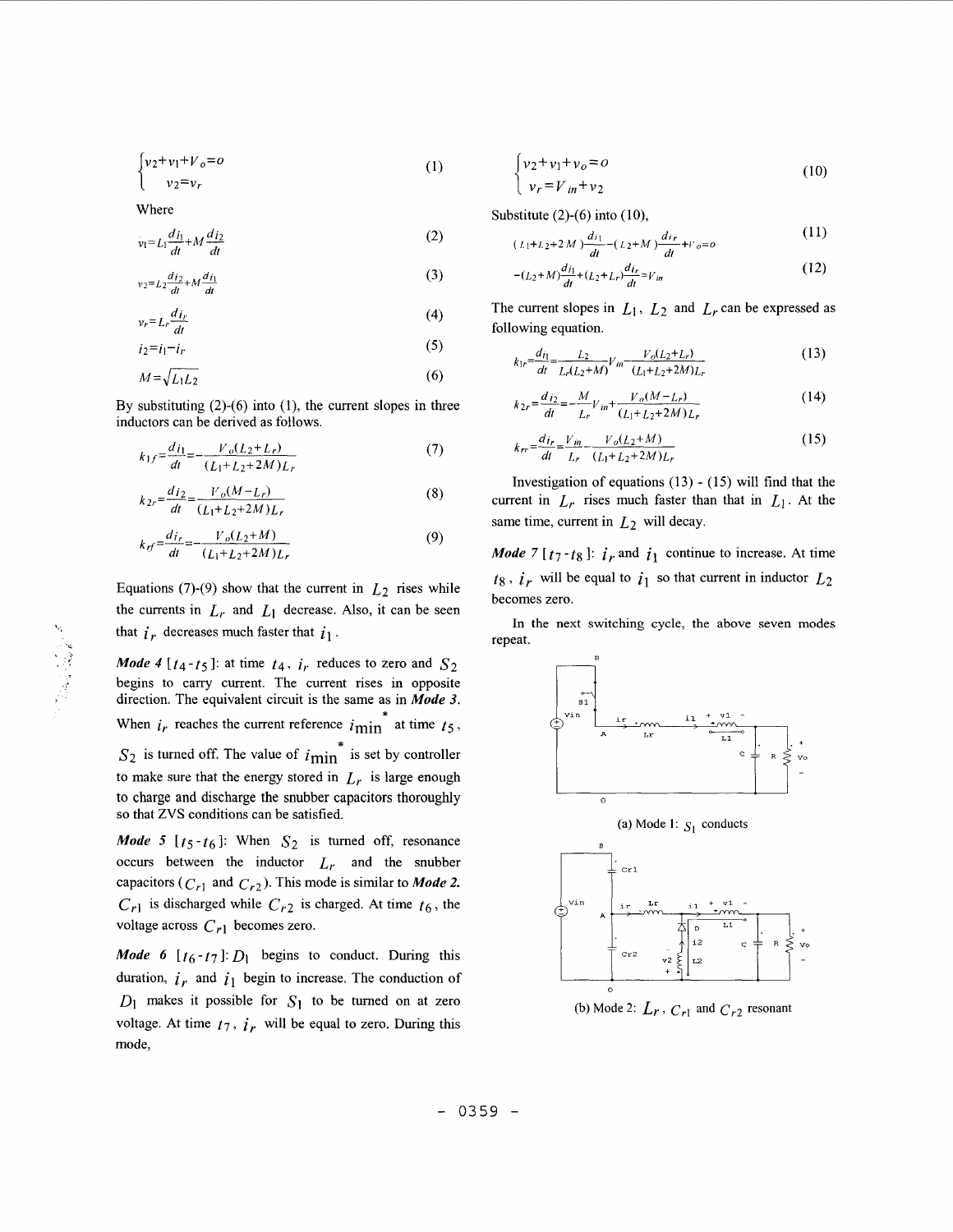

Fig 5: Severn operation modes in the proposed converter

### 4. CONTROL STRATEGY

To achieve ZVS conditions in the proposed converter, Current Mode Control (CMC) will be adopted. The proposed ZVS Buck converter with real time CMC is shown in Fig.6.

The Zero Voltage Detector (ZVD) circuits are used to detect the zero voltage conditions of two MOSFETs. ZVD circuits ensure that- MOSFETs are turned on at zero voltage. When the voltage across the MOSFET is zero, gate signal is applied to the switch.



Fig.6 Peak current mode control block

The output of the voltage regulation loop, which is  $i_{\text{max}}$ <sup>\*</sup> as in Fig.6, serves as the upper boundary for the current  $i_r$ . The lower boundary  $i_{\text{min}}^*$  is designed to ensure ZVS conditions for the switches.

$$
\frac{1}{2}L_r i_{\min}^* \xrightarrow{e} C_r V_{in}^2
$$
 (16)

(Here, suppose  $C_{r1} = C_{r2} = C_r$ )

 $\boldsymbol{i}$ 

$$
\min \frac{1}{\sqrt{\frac{2C_L}{L_r}} V_m} \tag{17}
$$

When current  $i<sub>r</sub>$  reaches either the upper boundary or lower boundary, the corresponding switch will be turned off. Namely,  $S_1$  is turned off when current  $i_r$  reaches the upper boundary.  $S_2$  is turned off when  $i_r$  reaches the lower boundary.

#### *5.* SWITCHING FREQUENCY

Switching frequency  $(f_s)$  is another consideration of design. If the lower boundary  $i_{\text{min}}^*$  is fixed, then the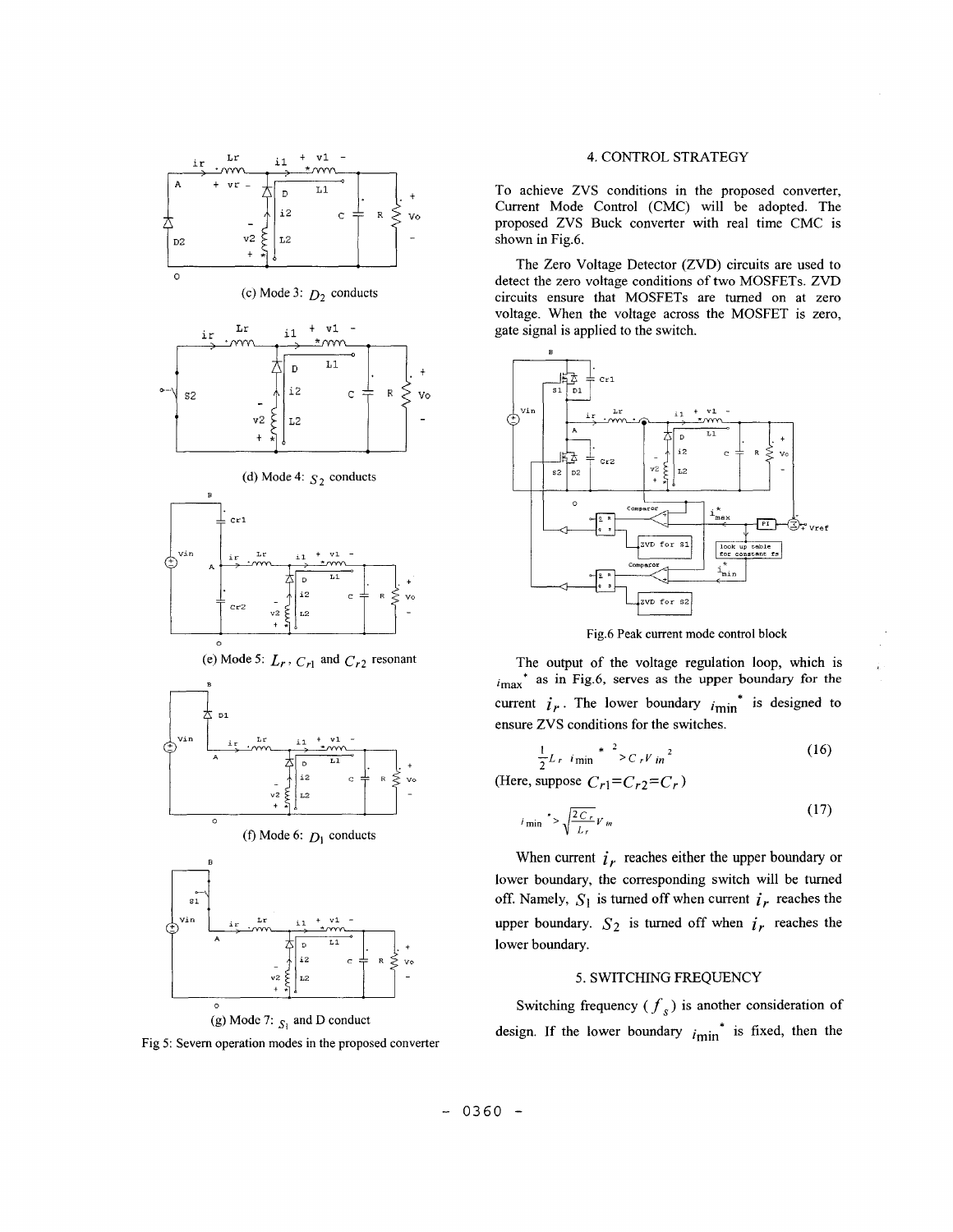switching frequency will change when the load current changes. It is shown in Fig.7. The higher the output current, the lower the switching frequency will be. Variable switching frequency makes it difficult to optimize the filter components.



If the lower boundary  $i_{\text{min}}^*$  can be changed according to  $_{i_{\text{max}}}$ , then the switching frequency can be kept constant during load regulation as shown in Fig.8. A look up table **fi can be used to achieve constant switching frequency oneration (Fig. 6)** operation (Fig.6).



#### 6. SIMULATION RESULTS

To verify the above analysis, the proposed ZVS Buck is simulated in PSPICE. The switching waveforms for two MOSFETs are shown in Fig.9, Fig.10 respectively. From the figures, the MOSFETs are turned on at zero voltage so that the turn on switching loss will be zero. During turn off stages, the voltages across the MOSFETs rise softly due to snubber capacitors. The total switching loss will be very small.



Fig.9 switching waveforms in MOSFETl (upper: voltage, lower: current)



The currents in  $L_r$  and  $L_1$  are shown in [Fig.](#page-0-0) 11. The current  $i<sub>r</sub>$  is bi-directional while the output current  $i<sub>1</sub>$  has smaller ripple current. The simulation results verify the analysis in section **3.** 



(Upper: Current in  $L_f$ , Lower: Current in  $L_1$ )

## 7. OTHER ZVS CONVERTERS

The concept of achieving ZVS with coupled inductor can be applied to other PWM converters such as Boost converter and Buck-Boost converter. Fig.12, 13 show the ZVS-Boost converter and ZVS Buck-Boost converter. These converters will be studied in the future.



Fig. *12* ZVS- Boost converter